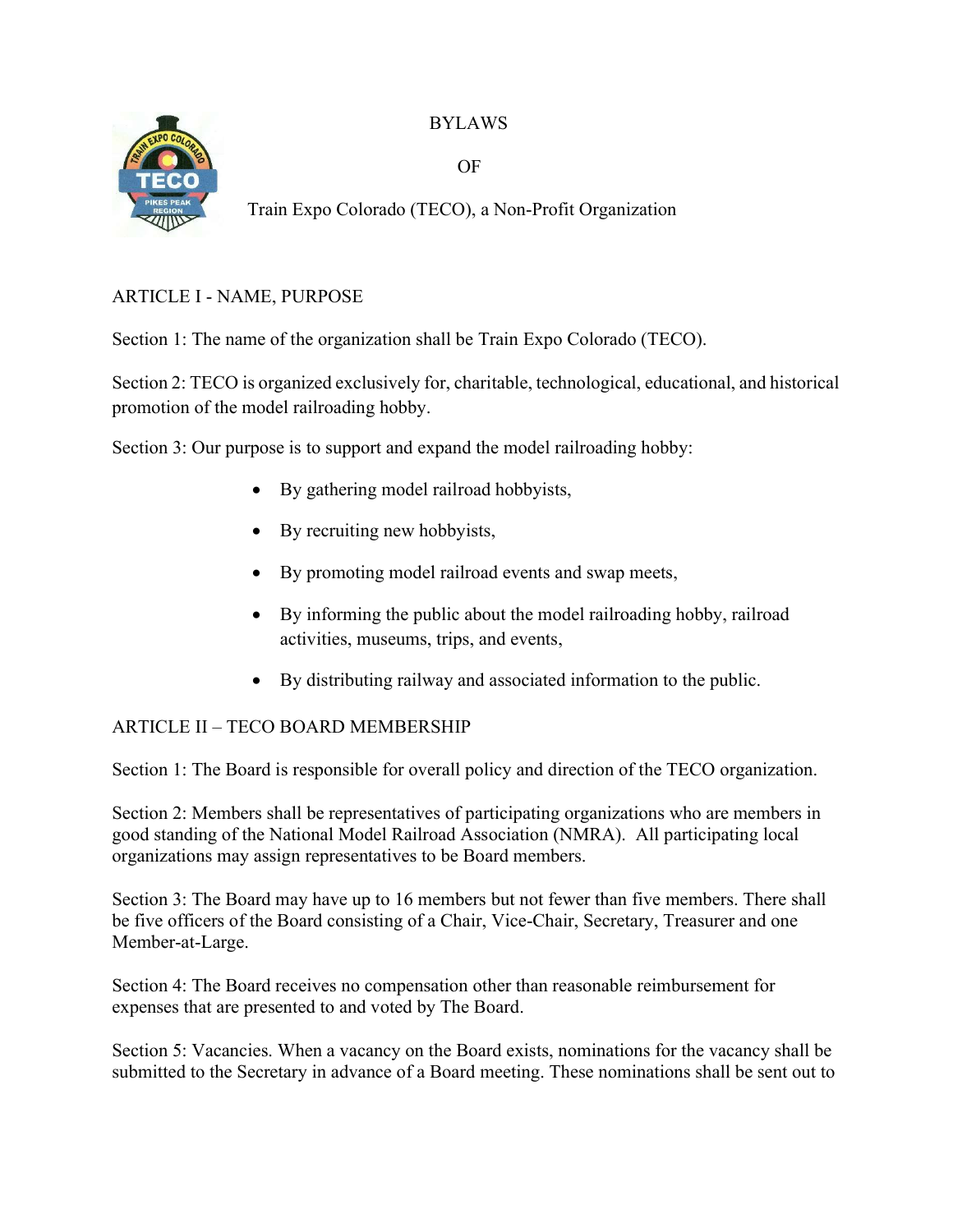Board members with the regular Board meeting announcement, to be voted upon at the next Board meeting. These vacancies will be filled to the end of the particular Board member's term.

Section 6: Resignation and Termination. Resignation from the Board must be in writing and submitted to the Board. A Board member may be removed for other reasons by a three-fourths vote of the remaining officers.

Section 7: Advisors. The Board may assign any person with specific skills or talents to be a nonvoting member of the Board to assist the organization.

#### ARTICLE III – TECO BOARD DUTIES

Section 1: Officers and Duties. Their duties are as follows:

The Chair shall convene regularly scheduled Board meetings, send out meeting announcements, set the agenda and shall preside, or arrange for other members of the Board to preside at each meeting in the following order: Vice-Chair, Secretary and Treasurer.

The Vice-Chair shall assist the Chair in carrying out tasks, standing in place of the Chair when he/she is absent and will chair committees or special subjects as designated by the Board.

The Secretary shall be responsible for keeping records of Board actions, including overseeing the taking of minutes at all Board meetings, bylaws, distributing copies of minutes and assuring that organizational records are maintained.

The Treasurer shall make a report at each Board meeting. Treasurer shall chair the finance committee, assist in the preparation of the budget, help develop fundraising plans, and make financial information available to Board members and the public.

The Member-at-Large will be assigned tasks by the Board.

Section 2: Board members will receive a copy of the Bylaws.

#### ARTICLE IV – TECO COMMITTEES

Section 1: The Board may create committees as needed, such as fundraising, public relations, etc. The Board Chair appoints all committee chairs.

Section 2: Finance Committee. The Treasurer is chair of the Finance Committee, which includes two other Board members. The Finance Committee is responsible for developing and reviewing fiscal procedures, a fundraising plan, and annual budget with staff and other Board members.

The Board must operate in a fiscally responsible manner and approve a budget and approve all expenditures within the parameters of the budget. Any major change to the budget must be approved by the Board.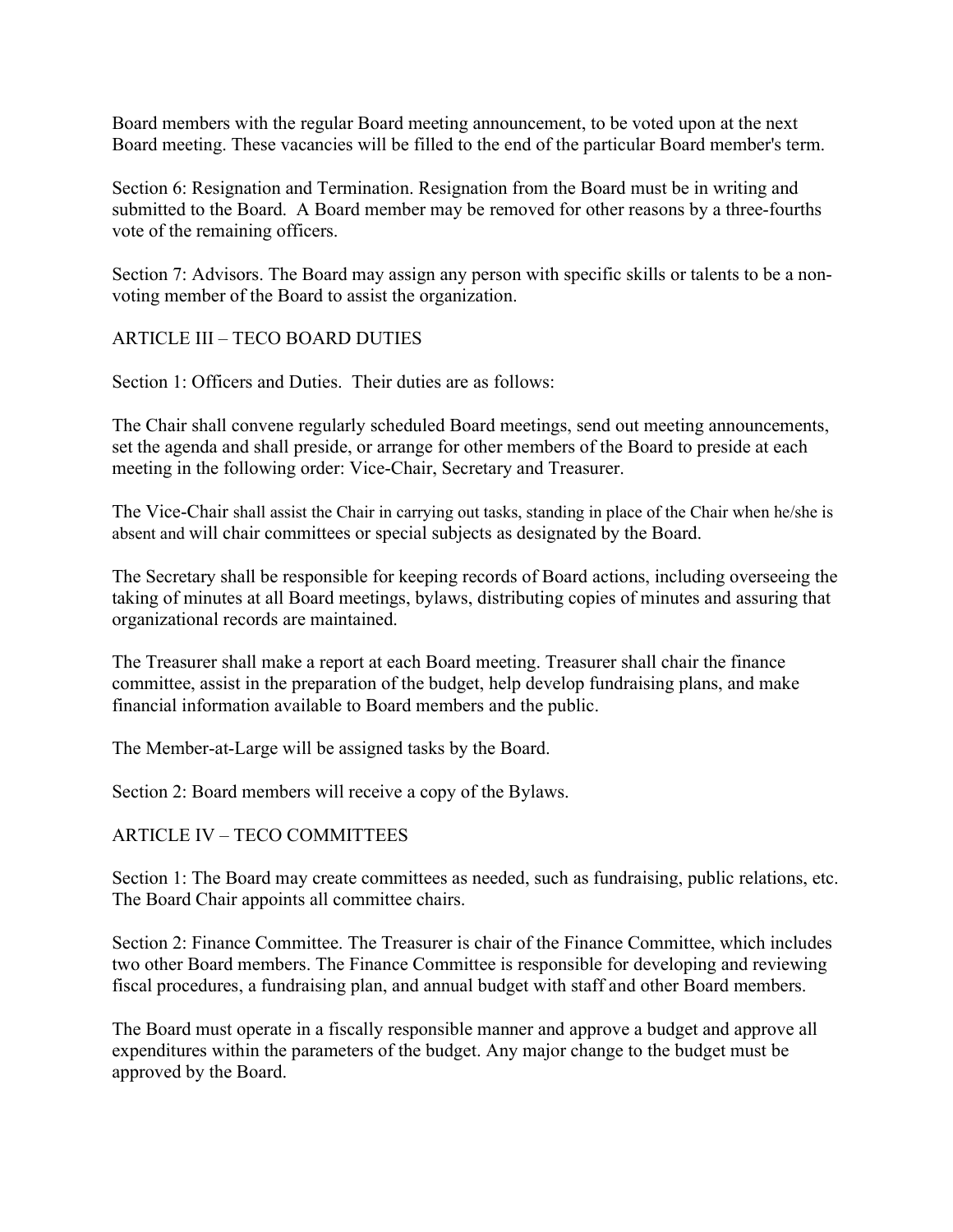The fiscal year shall be the calendar year. Annual reports are required to be submitted to the Board showing income, expenditures and pending income.

## ARTICLE V – TECO MEETINGS

Section 1: Executive meetings will be held monthly, or as directed by the Chair.

Section 2: Special meetings may be called by the Chair or any Officer of the Board.

Section 3: The Corporate meeting shall be the first Monday of December.

Section 4: Board Elections of officers will occur as the first item of business at the Corporate meeting of the Organization. Officers will be elected by a majority vote of the current Board.

Section 5: Terms. All Board members shall serve for 2-year terms and are eligible for reelection.

Section 6: Quorum. A quorum shall consist of a minimum of five Board members before business can be transacted or motions made or passed.

Section 7: Notice of each meeting shall be given to each voting member and advisors, not less than three days before the meeting.

## Article VI - TECO SHOWS

Section 1: TECO will organize model train shows on a regular basis. The purpose of these shows is to provide a venue for organizations to show their layouts, opportunities for vendors, space for clinics and historical presentations, introduce the public to the model railroading community, to recruit new members to the hobby, to promote Youth in Model Railroading programs, provide an opportunity for Scouts BSA to earn the Railroading Merit Badge (at least once yearly), and advise the public of railroading activities.

Section 2: Vendors and other exhibitors must complete a yearly Vendor Contract in each calendar year and comply with all its rules. Vendors and exhibitors are responsible for their items and displays to include appropriate taxes and insurance to cover damage and/or loss.

Section 3: Distribution of proceeds. The TECO Board shall meet within a reasonable time after a model train show to assess revenues and expenditures associated with the show. Upon completion of the assessment, the TECO Board may allocate a donation to the participating organizations.

## ARTICLE VII - AMENDMENTS

Section 1: These Bylaws may be amended when necessary by a two-thirds majority of the Board. Proposed amendments must be submitted to the Secretary to be sent out with regular Board announcements.